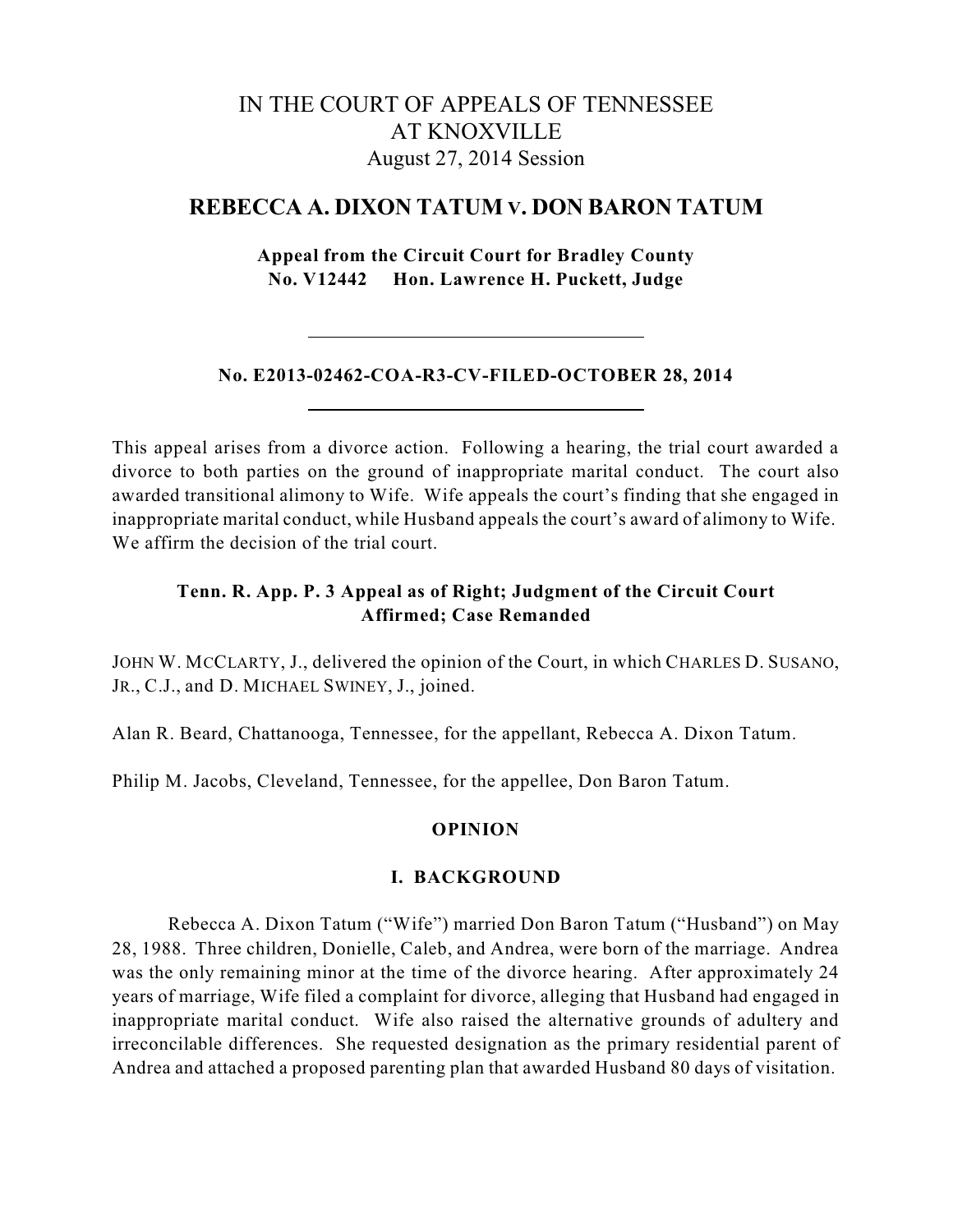Husband denied wrongdoing and asserted that he was entitled to a divorce based upon Wife's inappropriate marital conduct, namely her physical and mental abuse of him that occurred on June 1, 2012. He also raised the alternative ground of irreconcilable differences and requested designation as the primary residential parent of Andrea. Husband later agreed to a parenting plan that designated Wife as the primary residential parent and provided him with 80 days of visitation.

A hearing was held at which the parties presented exhaustive evidence on issues that are not relevant to this appeal. As relevant to this appeal, Wife, who was 54 years old at the time of the hearing, testified that prior to the marriage, she purchased the home that she and Husband later shared, remodeled, and refinanced. She claimed that during the marriage, she obtained a bachelor's degree in 2003 and a master's degree in 2011. She related that at Husband's request, she accepted student loans while pursuing her bachelor's degree. She explained that her scholarship covered her tuition and books but thatshe procured the student loans to pay for two surgeries as a result of her diagnosis of ovarian cancer, to pay for travel expenses to and from the school, and to pay for marital debts. She acknowledged that she did not work while pursuing her education but that she began teaching in 2003 and had maintained employment since that time.

Wife testified that after she accepted employment at Polk County High School, Husband, who was employed by Maytag at the time, learned that his pay had been cut. To cover Husband's loss in pay, Wife requested and obtained three supplementary positions at the school that provided stipends. She claimed that she had since obtained a principal's license that would allow her to apply for employment in school administration. She asserted that despite her qualifications, she did not wish to pursue administrative employment because she preferred to teach.

Wife testified that her income for 2012 was \$43,469. She identified her affidavit of income and expenses, which reflected a net monthly income of \$2,738.98 and monthly expenses of \$4,638.62. She acknowledged that her expense statement included a tithe to her church and funds to care for her two adult children, Donielle and Caleb, who were attending college. She conceded that she had not prepared an expense statement that did not include her adult children.

Wife testified that Husband always had a violent temper. She described several occasions in which Husband had physically abused her and the children throughout their 24 year marriage. She claimed that she suspected that Husband had also been having an affair with a woman named Ms. C.. Relative to the June 1 incident, she explained that she had searched Husband's telephone records and found that he had been excessively communicating with Ms. C. for approximately one year. She related that she and the children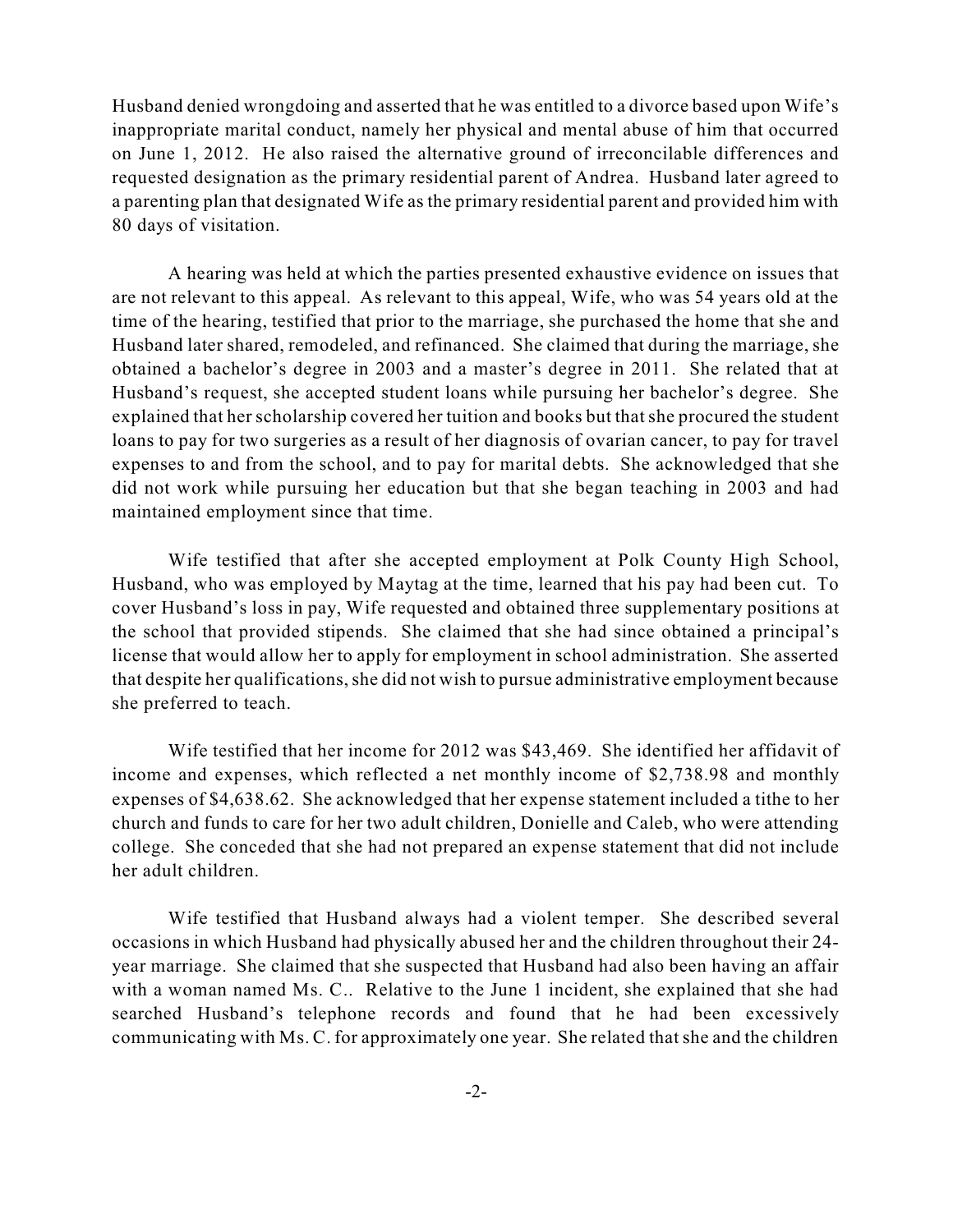confronted Husband regarding his relationship with Ms. C. and that he admitted to having an affair with Ms. C..

Wife testified that when she and the children returned home later that night, she asked Husband to call Ms. C.'s husband, Mr. C., to inform him of the affair. She related that Husband complied and called Mr. C. while she and the children were listening. After he ended the conversation with Mr. C., Husband questioned whether she might have also had an affair. In response, she slapped Husband, who then grabbed her around the throat and slammed her onto the couch. As he was holding her down, he hit her repeatedly. She related that Caleb attempted to separate them, while Donielle and Andrea called 9-1-1. She claimed that Husband was still hitting her when the police arrived. She stated that she went to the hospital the next morning because she was still in pain. She acknowledged that her ribs had not been broken but asserted that she was prescribed medication for the pain.

Donielle, Caleb, and Andrea, confirmed Wife's testimony that on the afternoon of June 1, Wife confronted Husband about his alleged affair with Ms. C.. Donielle and Caleb testified that Husband admitted to the affair, while Andrea testified that Husband refused to respond to Wife's accusations. Donielle, Caleb, and Andrea related that they were also present later that night when Husband called Mr. C.. They claimed that when Husband ended the conversation with Mr. C., he questioned Wife's faithfulness. Caleb and Andrea acknowledged that they observed Wife hit Husband; however, Donielle asserted that she did not see Wife hit Husband. All three claimed that Husband threw Wife onto the couch and hit her several times. Andrea and Donielle stated that they called 9-1-1 to report Husband. Donielle claimed that after the altercation, she observed bruising on Wife's side and red marks on her neck.

Deputy Matthew Landolt with the Bradley County Sheriff's Office testified that he responded to a call at the Tatum residence on June 1, 2012. Upon his arrival, he found that Husband and Wife had sustained minor injuries as a result of a domestic situation. However, he declined to arrest either party because he could not determine the primary aggressor. He related that Husband voluntarily left the residence while he was still present.

Husband, who was 49 years old at the time of the hearing, conceded that he had engaged in inappropriate marital conduct with Ms. C.. He explained that Ms. C. was a family friend that he had reconnected with in October 2011. He denied any physical relationship with Ms. C. but admitted that he had engaged in excessive communication with her to the detriment of his marriage. He asserted that if given the chance, he would have ceased communication with Ms. C. to save his marriage. However, he claimed that he was entitled to a divorce from Wife because of her attitude toward him throughout the marriage and because of the altercation that occurred on June 1. He claimed that she was manipulative and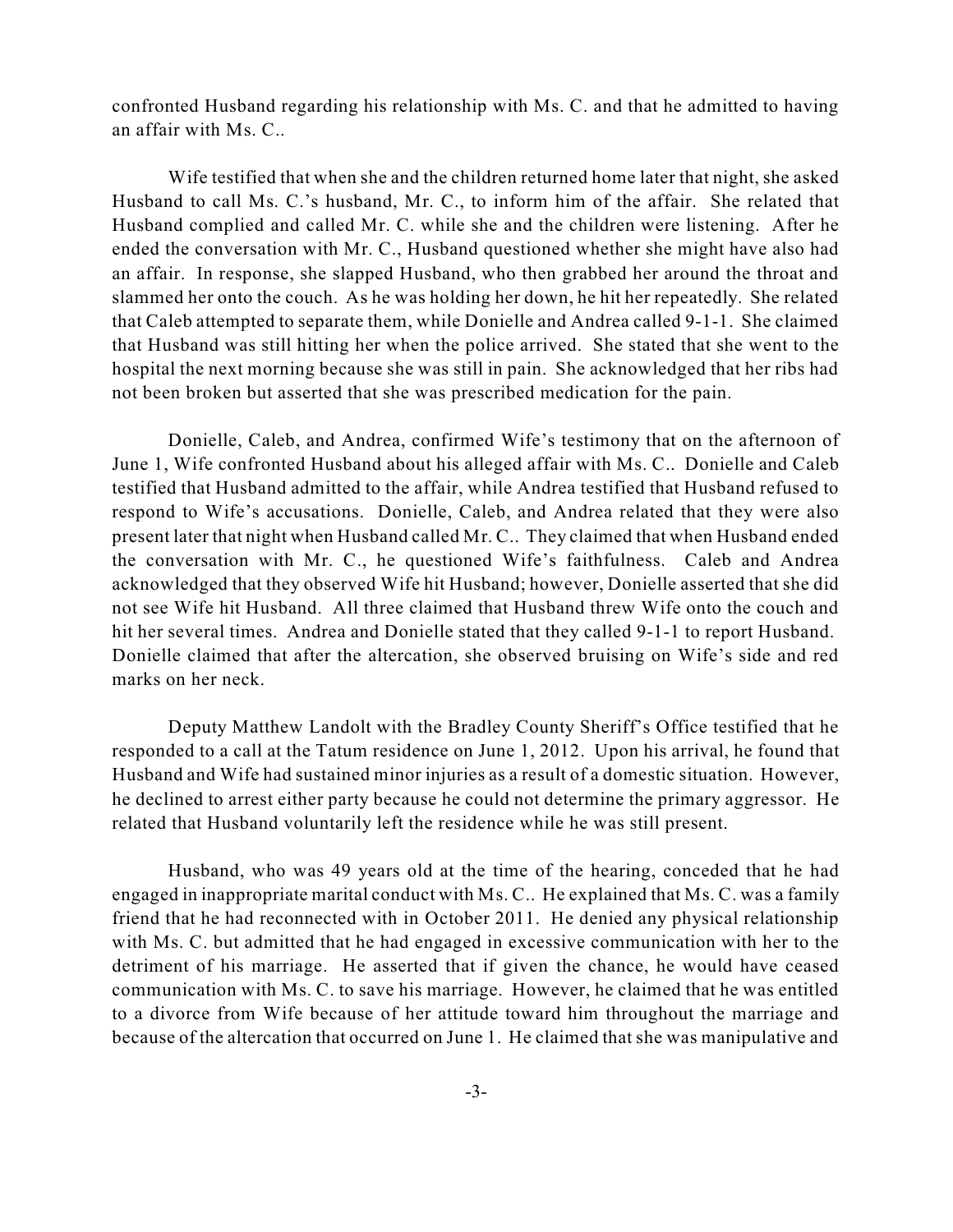controlling throughout the marriage and that she refused to coexist with his side of the family. He denied ever physically abusing Wife or the children at any time during the marriage.

Relative to the incident on June 1, Husband testified that Wife physically assaulted him in front of the children. He recalled that she and the children confronted him with evidence that he had been communicating with Ms. C.. He related that when she and the children returned that night, he admitted that his behavior was inappropriate and apologized for the excessive communication with Ms. C.. He claimed that she then accused him of having an affair and told him that he needed to contact Mr. C.. He complied with her demand and called Mr. C.. He asserted that after his conversation with Mr. C., Wife yelled at him and then slapped him twice. He claimed that in response, he grabbed her and slammed her onto the couch. He acknowledged that the couch contained a hard center console and that Wife was likely hurt when her body hit the console. He denied ever hitting her and claimed that when he released her, she kicked him and resumed yelling.

Husband testified that he had obtained his bachelor's degree in 2001 and that he worked as an industrial engineer at Suburban Manufacturing. He related that prior to his employment with Suburban, he had worked for Maytag for approximately 23 years. He stated that Maytag paid for his college education through their reimbursement program and that when he was finally hired at Suburban, his pay increased from approximately \$30,000 to \$50,000. He related that his current annual income was \$51,200, which did not include his approximate \$5,000 yearly bonus. He explained that he was not guaranteed a bonus even though he had received a bonus for the past three years. He identified his affidavit of income and expenses, which reflected a net monthly income of \$3,173.48. He acknowledged that his net monthly income increased to approximately \$3,415 when his yearly bonus was considered. He claimed monthly expenses of \$2,905, not including child support or discretionary expenses. He acknowledged that he included an \$800 expense for housing even though he currently lived with his mother and stepfather and was not required to pay rent. He stated that he anticipated securing his own residence in the future. He claimed that based upon his income and expense statement, he did not have the present ability to remit alimony to Wife.

Following the presentation of the above evidence, the trial court divided the marital assets and debts and awarded the divorce to both parties, based upon Wife's inappropriate marital conduct regarding her actions on June 1 and Husband's admitted inappropriate marital conduct regarding his excessive communication with Ms. C.. The court found that Wife was guilty of domestic violence as evidenced by her actions on June 1 but that Husband's actions on that day did not rise to the level of domestic violence because he was simply attempting to restrain Wife. The court designated Wife as the primary residential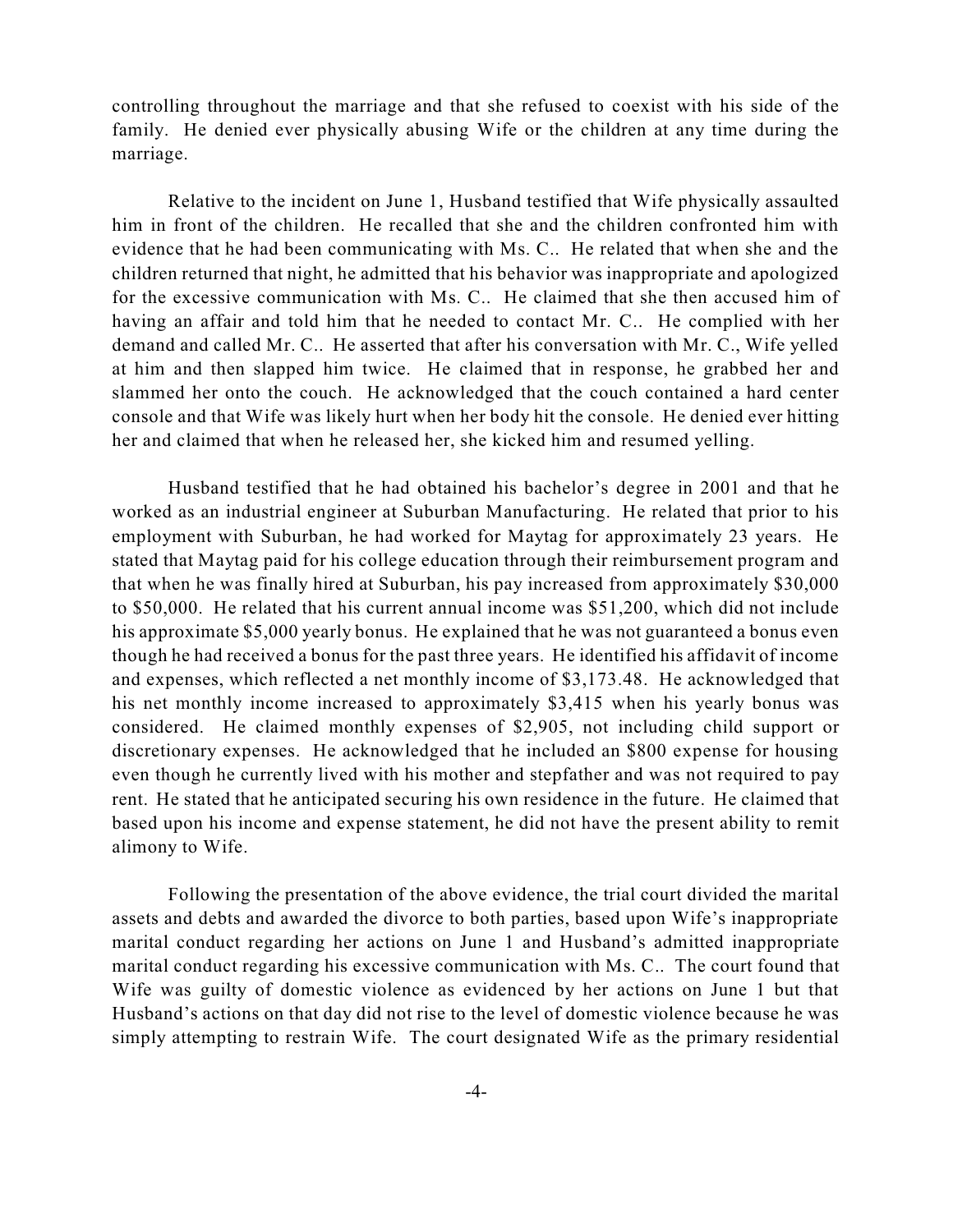parent of Andrea and awarded Wife child support at the rate of \$546 per month. The court also awarded Wife transitional alimony at the rate of \$500 per month for a period of 36 months, beginning on September 1, 2014, when the child reached the age of majority. This timely appeal followed.

#### **II. ISSUES**

We restate the issue raised on appeal by Wife as follows:

A. Whether the trial court erred in finding that Wife engaged in inappropriate marital conduct.

Husband also raised issues for our consideration on appeal that we restate as follows:

B. Whether the trial court erred in awarding transitional alimony to Wife.

C. Whether Husband is entitled to attorney fees on appeal.

#### **III. STANDARD OF REVIEW**

On appeal, we review the decision of a trial court sitting without a jury de novo upon the record, accompanied by a presumption of correctness of the trial court's findings of fact, unless the preponderance of the evidence is otherwise. Tenn. R. App. P. 13 (d); *Bogan v. Bogan*, 60 S.W.3d 721, 727 (Tenn. 2001). A trial court's conclusions of law are subject to a de novo review with no presumption of correctness. *Union Carbide Corp. v. Huddleston*, 854 S.W.2d 87, 91 (Tenn. 1993).

Trial courts have broad discretion in awarding spousal support. *Bratton v. Bratton*, 136 S.W.3d 595, 605 (Tenn. 2004). "Accordingly, '[a]ppellate courts are generally disinclined to second-guess a trial judge's spousal support decision unless it is not supported by the evidence or is contrary to the public policies reflected in the applicable statutes."' *Bogan*, 60 S.W.3d at 727 (quoting *Kinard v. Kinard*, 986 S.W.2d 220, 234 (Tenn. Ct. App. 1998)). The role of an appellate court in reviewing an award of spousal support is to determine whether the trial court applied the correct legal standard and reached a decision that is not clearly unreasonable. *Id.* at 733. Thus, an appellate court must review a trial court's decision regarding alimony using the deferential abuse of discretion standard. *See Bratton*, 136 S.W.3d at 605. If a discretionary decision is within a range of acceptable alternatives, we will not substitute our judgment for that of the trial court simply because we may have chosen a different alternative. *White v. Vanderbilt Univ.*, 21 S.W.3d 215, 223 (Tenn. Ct. App. 1999). "Consequently, when reviewing . . . an alimony determination, the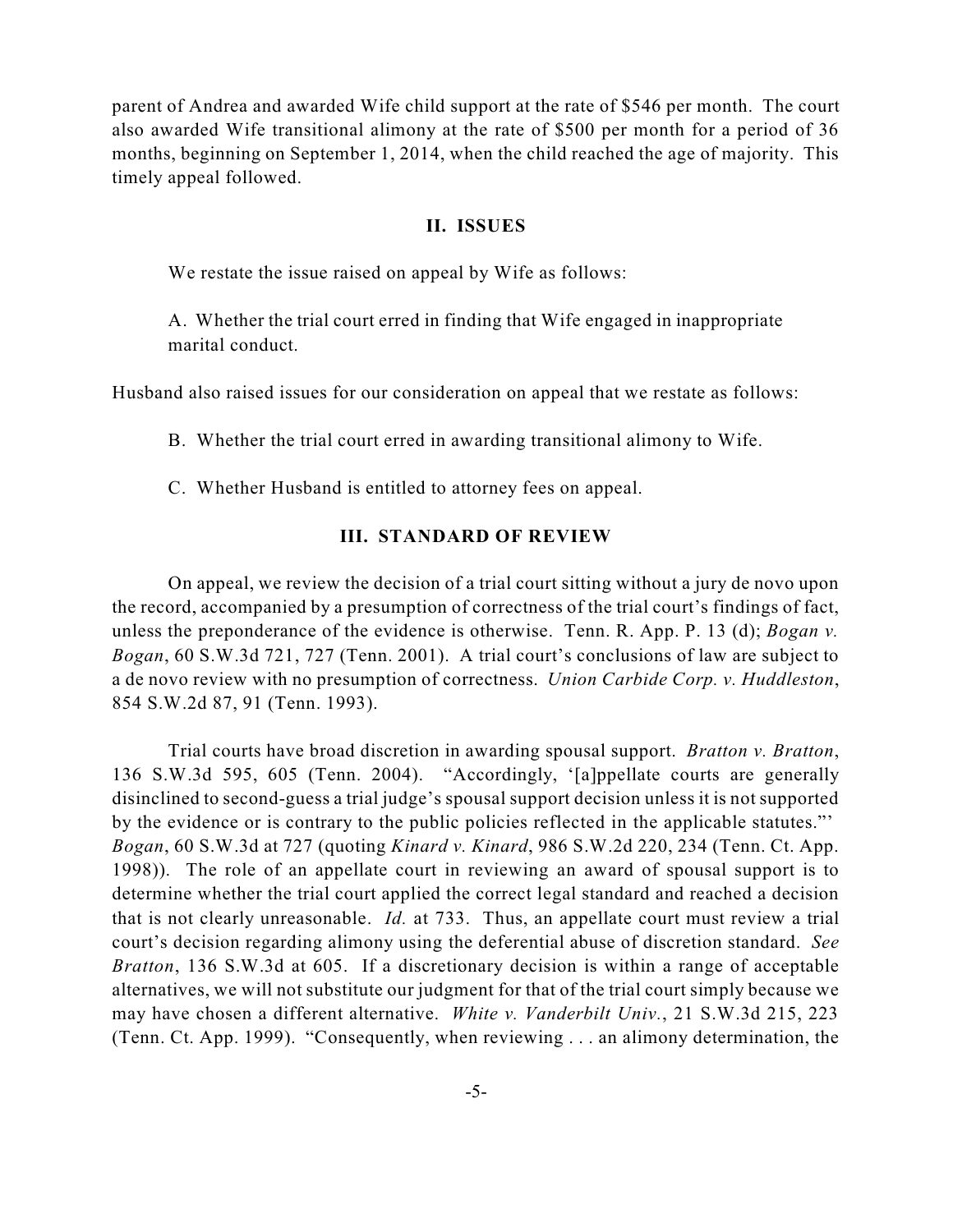appellate court should presume that the decision is correct and should review the evidence in the light most favorable to the decision." *Gonsewski v. Gonsewski*, 350 S.W.3d 99, 105-06 (Tenn. 2011) (citations omitted).

#### **IV. DISCUSSION**

A.

Wife argues that the trial court erred in finding that she was guilty of inappropriate marital conduct, namely domestic violence. She asserts that the record was devoid of any pattern of conduct or series of actions that would support the court's finding and claims that her behavior on June 1 was a single, isolated incident that occurred during the heat of passion. Husband responds that the trial court did not err in finding that he had sustained his ground for divorce. He claims that the trial court resolved any conflict in testimony in favor of his credibility and that Wife's claims were simply unsupported.

In Tennessee, grounds for divorce and defenses thereto are statutory. *Chastain v. Chastain*, 559 S.W.2d 933, 934 (Tenn. 1977). Tennessee Code Annotated section 36-4- 101(1)-(15) provides the grounds for divorce. The ground at issue in this case is inappropriate marital conduct, which section 36-4-101(11) defines as:

The husband or wife is guilty of such cruel and inhuman treatment or conduct towards the spouse as renders cohabitation unsafe and improper, which may also be referred to in pleadings as inappropriate marital conduct[.]

Therefore, "inappropriate marital conduct is established when 'either or both of the parties [have] engaged in a course of conduct which (1) caused pain, anguish, or distress to the other party and (2) rendered continued cohabitation 'improper,' 'unendurable,' 'intolerable,' or 'unacceptable.'" *Chaffin v. Ellis*, 211 S.W.3d 264, 289 (Tenn. Ct. App. 2006) (quoting *Eldridge v. Eldridge*, 137 S.W.3d 1, 24 (Tenn. Ct. App. 2002)). Under section 36-4-129(b), the trial court holds the discretion to grant a divorce to the party who was less at fault. Whether a party should be awarded a divorce on grounds of inappropriate marital conduct is usually determined by a trial court's assessment of witness credibility. *Chaffin*, 211 S.W.3d at 289. "In a case where the resolution of the issues depends upon the truthfulness of witnesses, the trial judge who has the opportunity to observe the witnesses in their manner and demeanor while testifying is in a far better position than [an appellate court] to decide those issues." *Fann v. Fann*, No. W2000-02431-COA-R3-CV, 2001 WL 394858, at \*2 (Tenn. Ct. App. Apr. 18, 2001).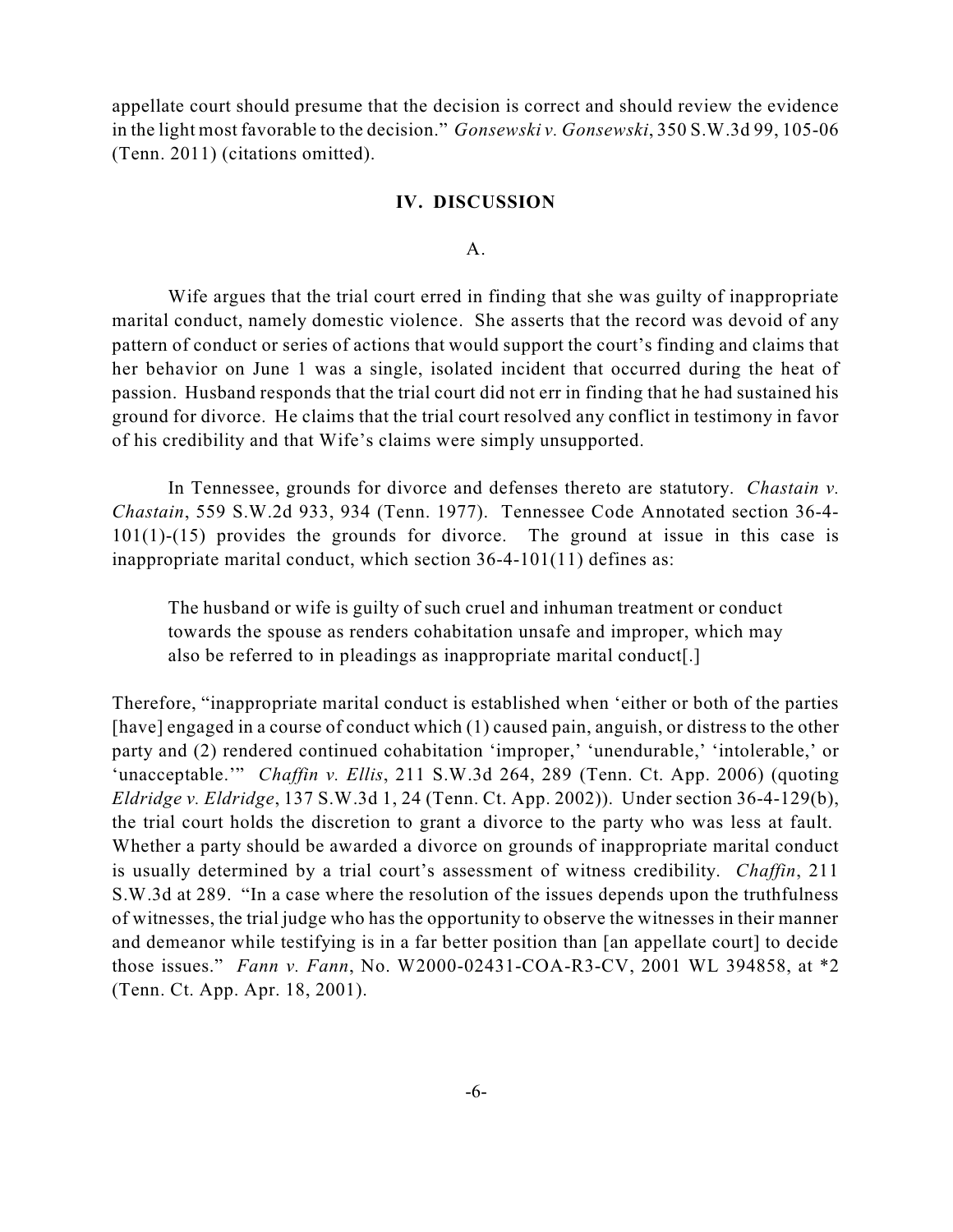In this case, the court clearly credited Husband's testimony over the testimony presented by Wife and the children. Wife does not deny that she hit Husband without physical provocation or that she berated Husband and accused him of infidelity in front of their children, one of which was still a minor, on at least two separate occasions on June 1. While the conduct complained of occurred over the course of one day, we cannot discount the fact that Wife unnecessarily introduced a level of physical violence into the admittedly heated discussion. According deference to the trial court's assessment of the witnesses' credibility, we hold that there is enough evidence in the record to support the trial court's finding that Wife engaged in inappropriate marital conduct, namely domestic violence.

#### B.

Husband asserts that the trial court erred in setting his support obligation by failing to consider and properly weigh the pertinent factors. He claims that Wife failed to establish that she was in need of support. Wife responds that the trial court did not err in setting the type, duration, and amount of spousal support.

"Alimony" is defined, in pertinent part, by Black's Law Dictionary, 9th ed., as

[a] court-ordered allowance that one spouse pays to the other spouse for maintenance and support . . . after they are divorced. Alimony is distinct from a property settlement.

Tennessee recognizes four different types of alimony: rehabilitative alimony, transitional alimony, alimony in futuro, and alimony in solido. Each type addresses a specific need. In this case, the trial court specifically awarded transitional alimony, which may be awarded to assist the disadvantaged spouse in adjusting to the economic consequences of the divorce. Tenn. Code Ann. § 36-5-121(g)(1).

In determining whether to award alimony, the court must first consider whether the spouse seeking alimony is economically disadvantaged. *Perry*, 114 S.W.3d at 467. "Once the trial court has found a party to be economically disadvantaged relative to his or her spouse, it must determine the nature, amount, length of term, and manner of payment of the award." *Id.* at 467. In setting the type, duration, and amount of support, courts are guided by the following list of factors:

(1) The relative earning capacity, obligations, needs, and financial resources of each party, including income from pension, profit sharing or retirement plans and all other sources;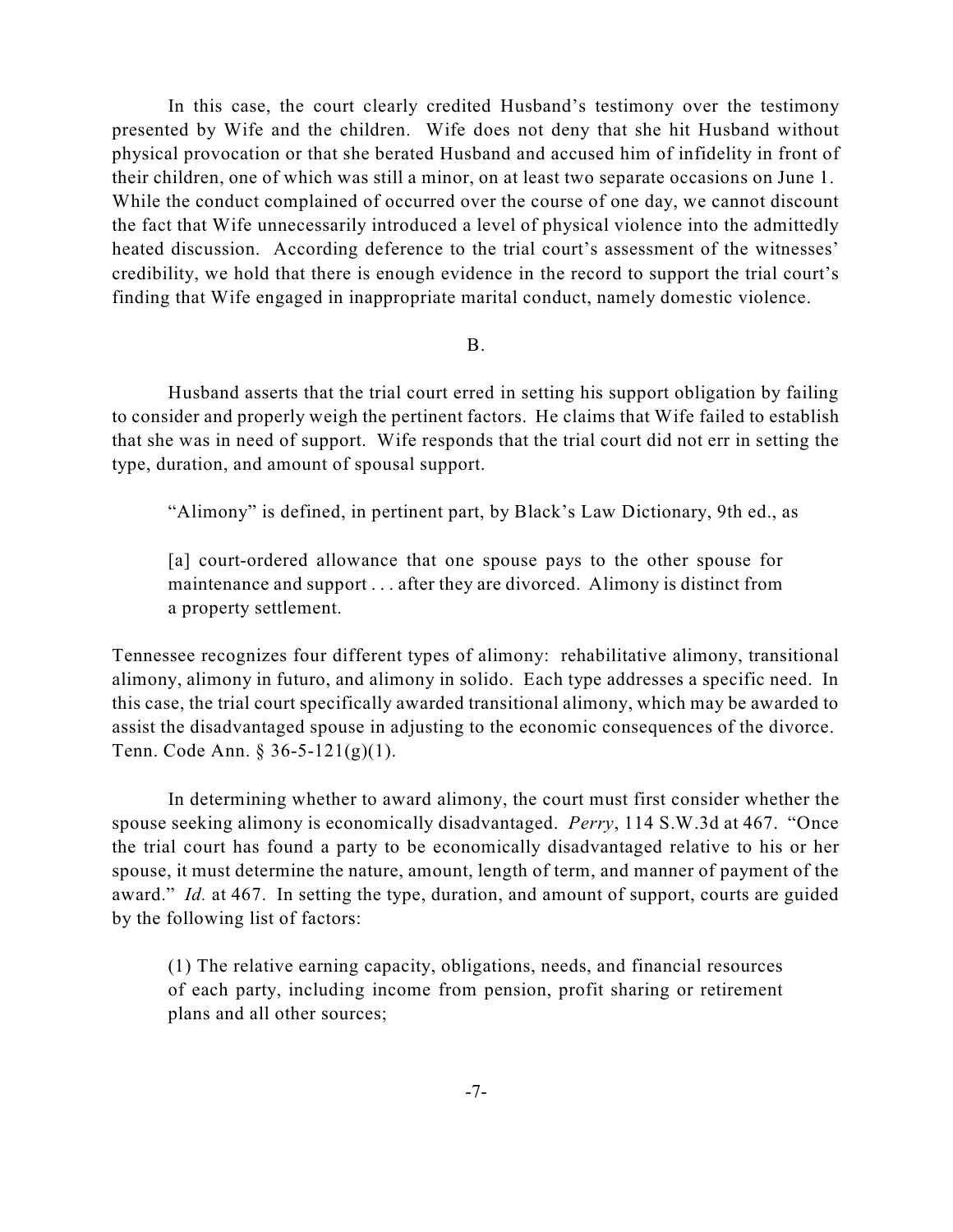(2) The relative education and training of each party, the ability and opportunity of each party to secure such education and training, and the necessity of a party to secure further education and training to improve such party's earnings capacity to a reasonable level;

(3) The duration of the marriage;

(4) The age and mental condition of each party;

(5) The physical condition of each party, including, but not limited to, physical disability or incapacity due to a chronic debilitating disease;

(6) The extent to which it would be undesirable for a party to seek employment outside the home, because such party will be custodian of a minor child of the marriage;

(7) The separate assets of each party, both real and personal, tangible and intangible;

(8) The provisions made with regard to the marital property, as defined in  $\S$ 36-4-121;

(9) The standard of living of the parties established during the marriage;

(10) The extent to which each party has made such tangible and intangible contributions to the marriage as monetary and homemaker contributions, and tangible and intangible contributions by a party to the education, training or increased earning power of the other party;

(11) The relative fault of the parties, in cases where the court, in its discretion, deems it appropriate to do so; and

(12) Such other factors, including the tax consequences to each party, as are necessary to consider the equities between the parties.

Tenn. Code Ann. § 36-5-121(i). The two most relevant factors in determining the amount of alimony awarded are the economically disadvantaged spouse's need and the obligor spouse's ability to pay. *Robertson*, 76 S.W.3d at 342. When considering these two factors, the primary consideration is the disadvantaged spouse's need. *Aaron*, 909 S.W.2d at 410; *Watters v. Watters*, 22 S.W.3d 817, 821 (Tenn. Ct. App. 1999). Courts must also take into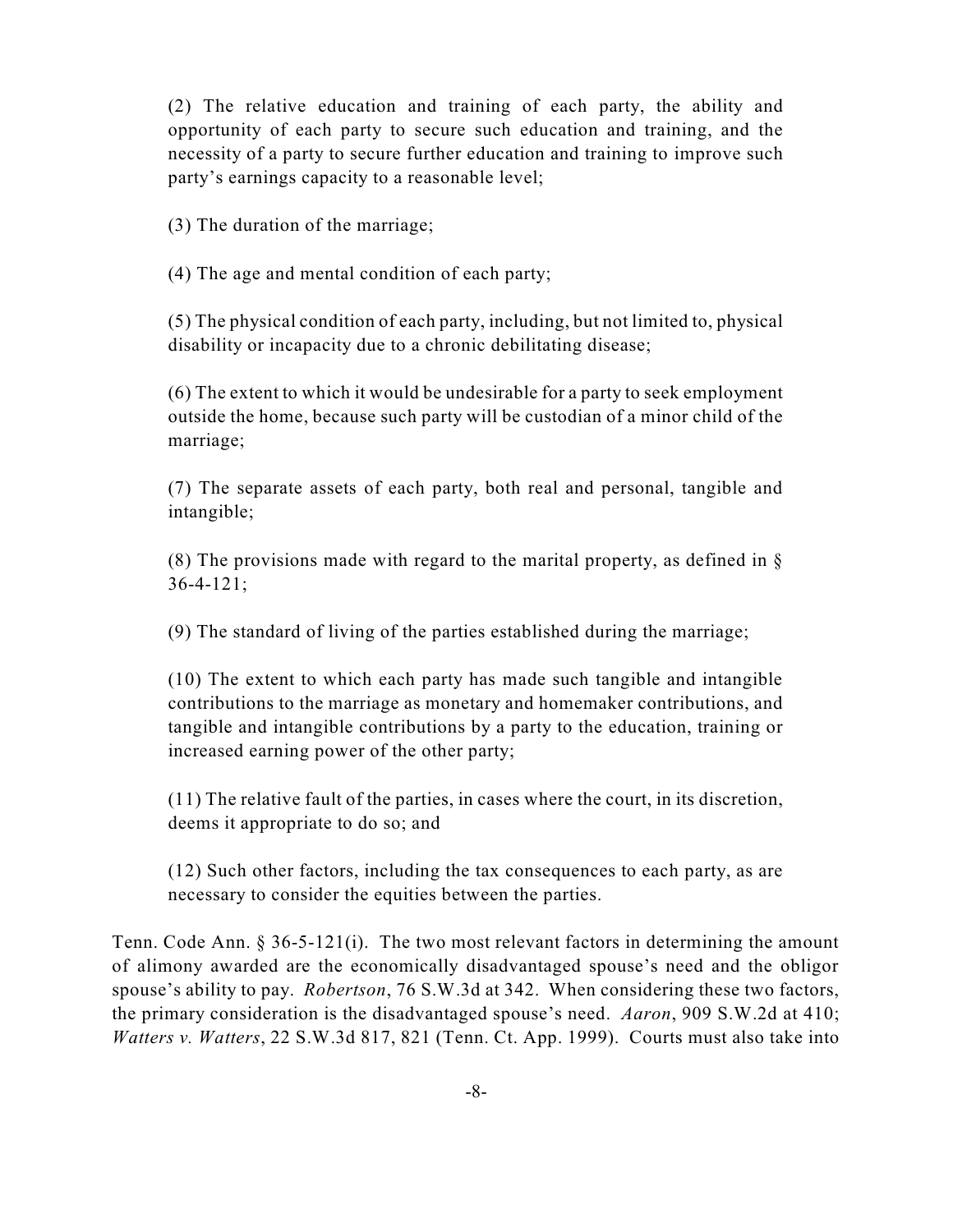consideration the different roles a spouse may have in a marriage when considering an award of alimony. Tenn. Code Ann. § 36-5-121(c). "There are no hard and fast rules for spousal support decisions, and such determinations require a 'careful balancing' of the relevant factors." *Miller v. Miller*, No. M2002-02731-COA-R3-CV, 2003 WL 22938950, at \*3 (Tenn. Ct. App. Dec. 10, 2003) (citing *Anderton v. Anderton*, 988 S.W.2d 675, 682-83 (Tenn. Ct. App. 1998)).

In this case, the trial court initially stated that Wife had failed to establish a need for alimony after it redacted her unnecessary expenses. However, the court then retracted its statement and held that it had failed to consider the disparity of income that necessitated an award of spousal support. We agree with the trial court's assessment. Moreover, at least two of the support factors weigh in favor of granting an award to Wife. Wife was clearly capable of maintaining employment, but Husband's employment yielded a higher income. Tenn. Code Ann.  $\S 36-5-121(i)(1)$ . The marriage was also of a long duration, namely 24 years. Tenn. Code Ann. § 36-5-121(i)(3). The remaining factors appear equally weighted or inapplicable. The parties did not enjoy an extravagant lifestyle or possess significant assets, but they relied upon both incomes to maintain the household. Wife's expenses, even after her listed expenses related to Donielle and Caleb were redacted, established that she needed assistance in maintaining the household. Additionally, Husband possessed the ability to pay the amount ordered by the trial court. With these considerations in mind, we conclude that the trial court did not abuse its discretion in awarding transitional alimony to Wife.

#### C.

Husband asserts that Wife's appeal was frivolous and that he is entitled to damages in the form of attorney fees and costs for having to defend against the appeal. Tennessee Code Annotated section 27-1-122 provides for an award of damages, including attorney fees, when an appeal is determined to be frivolous. To find an appeal frivolous, the appeal must be wholly without merit and lacking in justiciable issues. *See Davis v. Gulf Ins. Group*, 546 S.W.2d 583, 586 (Tenn. 1977); *Indus. Dev. Bd. of Tullahoma v. Hancock*, 901 S.W.2d 382, 385 (Tenn. Ct. App. 1995). An appellate court's decision on this issue is discretionary, and this court is generally reluctant to award such damages because we do not want to discourage legitimate appeals. *Whalum v. Marshall*, 224 S.W.3d 169, 180-81 (Tenn. Ct. App. 2006). Following our review, we respectfully deny Husband's request for attorney fees on appeal.